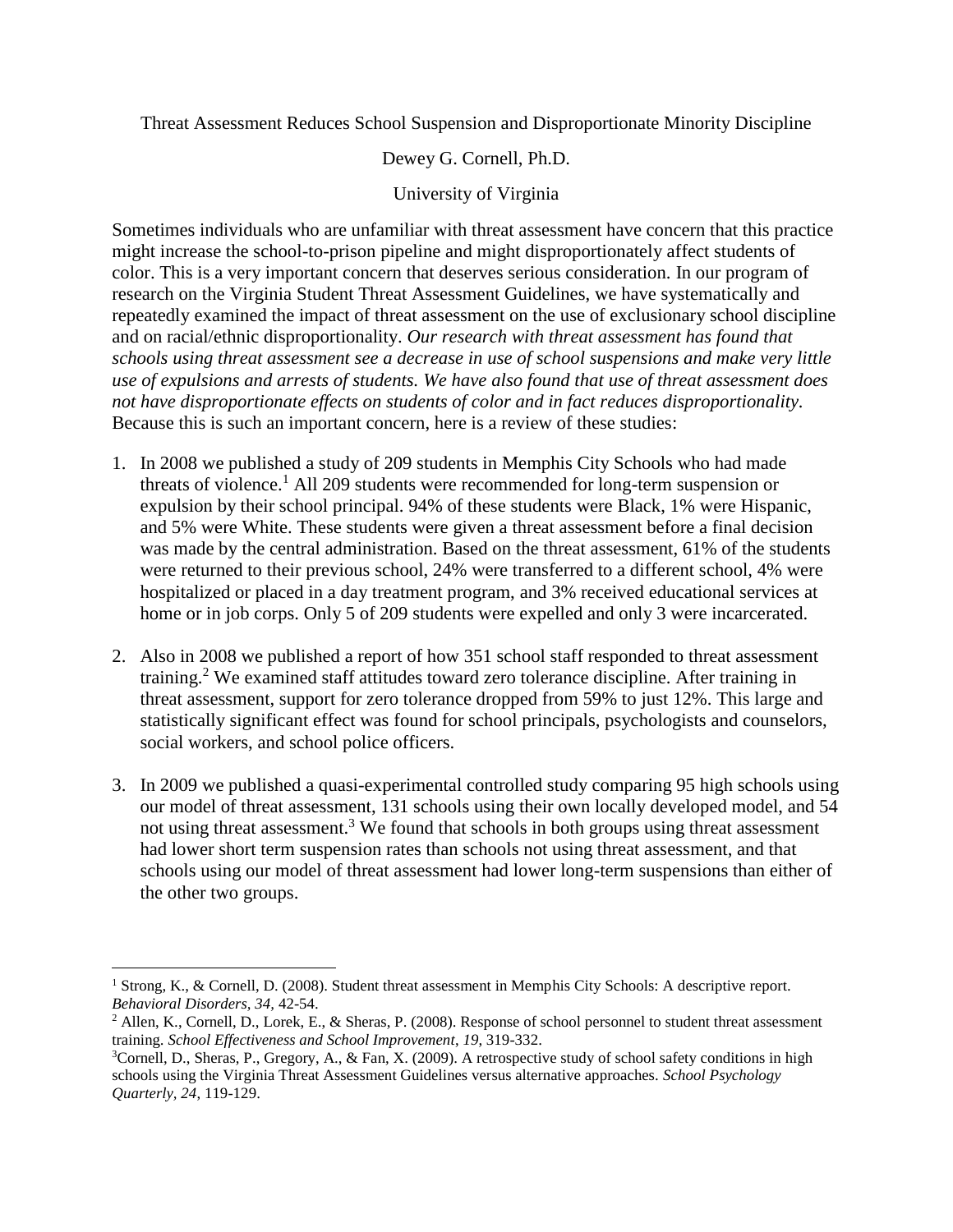$\overline{a}$ 

- 4. In 2011, we published a quasi-experimental controlled study that examined suspension rates in 23 schools before and after receiving training in threat assessment.<sup>4</sup> Schools that received training experienced a 52% reduction in long-term suspensions. In contrast, a control group of 26 schools not using threat assessment had no change in their long-term suspensions.
- 5. In 2012, we published a randomized controlled trial of threat assessment in 40 schools.<sup>5</sup> A randomized controlled trial is widely regarded as the gold standard for scientific research in education and the social sciences. In this study, 20 schools – elementary, middle, and high schools – were randomly assigned to receive training in threat assessment and half waited one year to receive training and served as a control group. In that one year there were 201 students identified as making threats of violence at school. Students in schools using threat assessment were 4 times more likely to receive counseling and 2.5 times more likely to have a parent conference than students in the control group schools. Students in the control group schools were 3 times more likely to receive a long-term suspension and 8 times more likely to be transferred to a different school.
- 6. In 2013, we published a study in collaboration with JustChildren, a program of Virginia's Legal Aid Justice Center.<sup>6</sup> The study was specifically concerned with the impact of threat assessment on minority suspension rates in Virginia. It was funded by the Open Society Foundations and the Discipline Disparities Research to Practice Collaborative convened by the Equity Project at Indiana University. This study examined suspension rates in 663 Virginia secondary schools. Schools using our threat assessment model had short term suspensions that were 15% lower and long-term suspensions were 25% lower. These percentages mean that thousands of students were not suspended in the schools using threat assessment. Furthermore, these suspensions were not just for threats, but for all disciplinary infractions in the school. In other words, the schools using threat assessment were limiting their use of suspension for other disciplinary infractions, too. Furthermore, the study showed lower suspension rates for both Black and White students, and the disparity in suspension rates between Black and White male students was significantly reduced. Approximately half of the racial disparity was removed in the schools using threat assessment.
- 7. In 2015, we were invited to contribute a chapter<sup>7</sup> to a book entitled *Closing the School Discipline Gap: Research for Policymakers* edited by Daniel Losen, Director of the Center for Civil Rights Remedies at UCLA. Our chapter was entitled "Student threat assessment as a method for reducing student suspensions." In this chapter we reanalyzed data from our

<sup>&</sup>lt;sup>4</sup> Cornell, D., Gregory, A., & Fan, X. (2011). Reductions in long-term suspensions following adoption of the Virginia Student Threat Assessment Guidelines. *Bulletin of the Nat Assoc of Secondary School Principals, 95,* 175- 194.

<sup>5</sup> Cornell, D., Allen, K., & Fan, X. (2012). A randomized controlled study of the Virginia Student Threat Assessment Guidelines in grades K-12. *School Psychology Review*, 41, 100-115.

<sup>6</sup> JustChildren and Cornell, D. (2013). *Prevention v. punishment: Threat assessment, school suspensions, and racial disparities*. Retrieved fro[m http://curry.virginia.edu/uploads/resourceLibrary/UVA\\_and\\_JustChildren\\_Report\\_-](http://curry.virginia.edu/uploads/resourceLibrary/UVA_and_JustChildren_Report_-_Prevention_v._Punishment.pdf) Prevention v. Punishment.pdf

 $\frac{7 \text{Corel (NLP) dimension of } 2}{7 \text{ Cornell, D. & Lovegrove, P. (2015).}$  Student threat assessment as a method for reducing student suspensions. In D. Losen (Ed.), *Closing the School Discipline Gap: Research for Policymakers* (pp. 180-191). New York, NY: Teachers College Press.